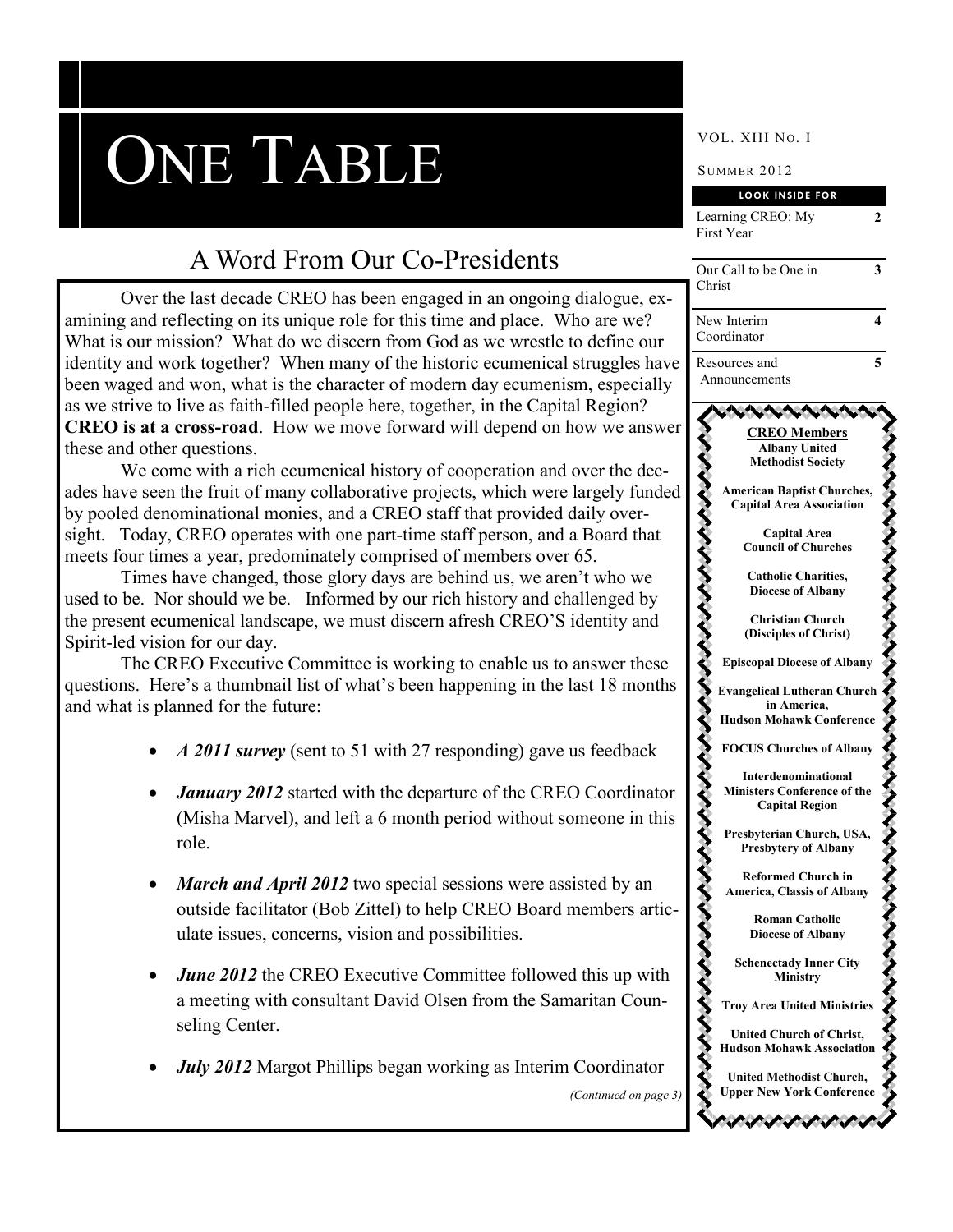# Learning CREO: My First Year

In the Spring of 2011 I was elected to serve as Dean of the Hudson Mohawk Conference of the Upstate New York Synod of the Evangelical Lutheran Church in America. I soon discovered that my responsibilities included serving on the CREO board, attending the Judicatory Executive meetings as Bishop Marie Jerge's representative, and serving as an Ecumenical Officer. This has given me the unique perspective of being the only individual who regularly attends the meetings of all three groups. I would like to share my reflections from this past year of service.

I have served as a parish pastor in the Capital District for 25 years and was familiar with CUM but had very little knowledge of CREO or its activities. I have not been able to clarify in my mind how the three bodies (JE's, EO's, and Board) interact with one another. Each of the groups displays respect and gratitude for the other two groups. Who sets the agenda and priorities for CREO? Do all three groups have equal voice? How are those voices heard? Who speaks for each group?

During this past year I have been very impressed with the folks who serve in the various bodies of CREO. They are committed to working ecumenically, generous in spirit, open to new ideas, centered in Christ, and committed to working for peace and justice in the world. My encounters with Judicatory Executives, Ecumenical Officers, and the Board have inspired me and opened my eyes and heart to the challenges and opportunities we have to work together to do God's will.

The loss of CREO Coordinator Misha Marvel has been embraced by the CREO board as an opportunity to evaluate where CREO is and to recast its vision. This is a very challenging process and one where all the parties involved have been careful to listen to one another. I am impressed with the respect and patience that the members of this organization demonstrate as they grapple with difficult issues.

CREO is and, I believe, can continue to be a model for the wider church in its willingness to work together for peace and justice. Its members demonstrate in all they do what ecumenism can be. The voice of CREO is vital in a world that can be deaf to Jesus' command "to love one another as I have loved you".

*Rev. Charles F. Schwartz, aka "Pastor Chuck",* Dean, ELCA

### **The Details...**

Deadline for Submissions to *One Table* Fall Edition, Sept./Oct./Nov., is October 26

Please help us by updating your contact information. We mail our newsletters Third Class for a first-class reason – to save money. While some newsletters may arrive late, we hope the message will always

be timely. **This edition was distributed the last week of August, 2012.**

*One Table* is published quarterly by the Capital Region Ecumenical Organization on recycled paper. Circulation: 450 per hard copy issue, 400 per email. *One Table* serves as an ecumenical voice in our region and is supported by CREO members and *One Table* readers. Only motions duly passed at Board meetings reflect the official actions of the entire Capital Region Ecumenical Organization. Opinions expressed by contributing writers are not necessarily those of CREO.

Articles, news items, and announcements are invited. Publication cannot be guaranteed, but all submissions will be reviewed for use. The Coordinator reserves the right to edit material to conform to editorial policy, style and length. Unless otherwise attributed, articles are compiled and/or written by the Coordinator.

*Please help us reduce costs by requesting an email copy at CreoBoard@gmail.com.*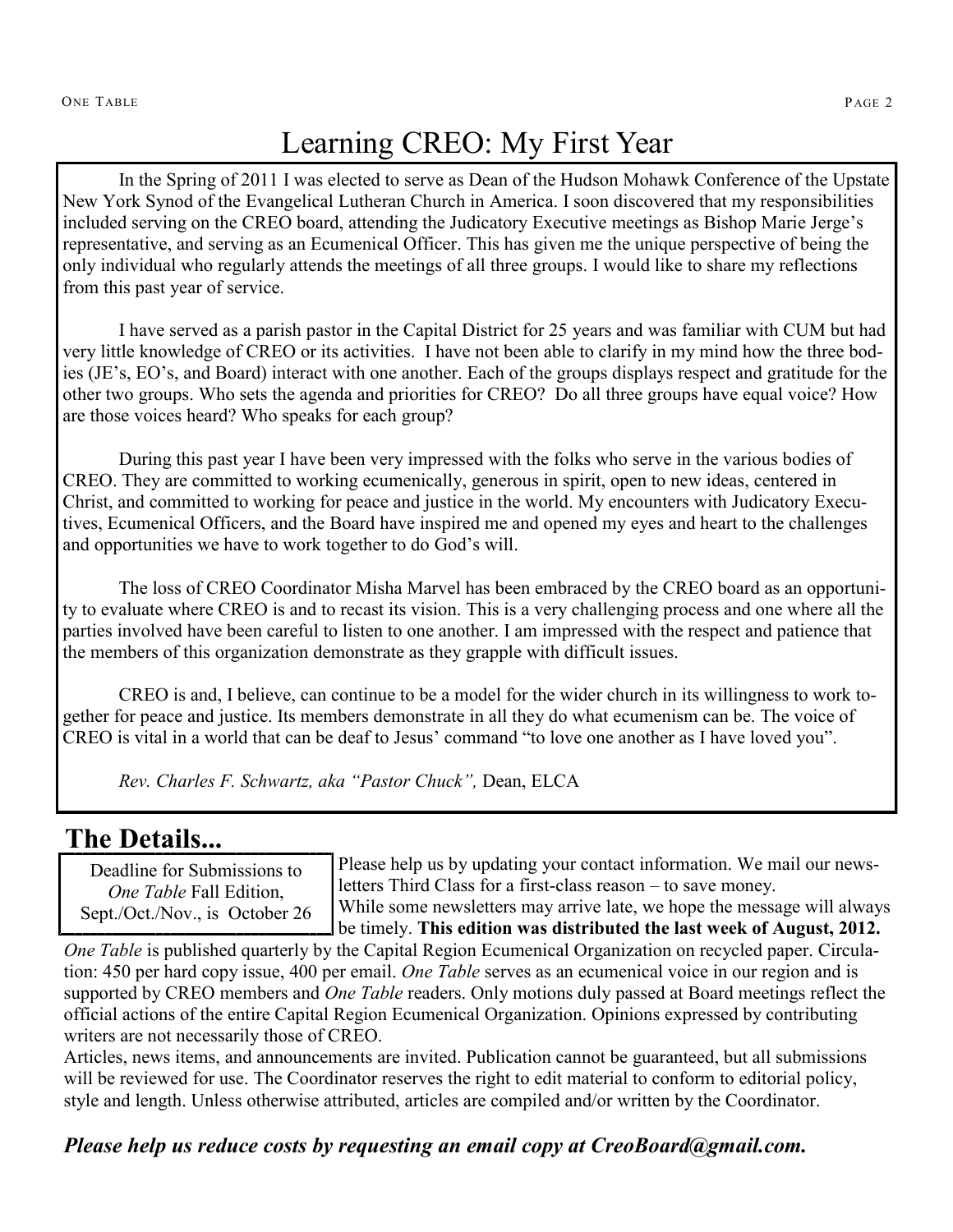# Our Call to be One in Christ

In my document files there are no fewer than 10 pieces whose labels begin "CREO": CREO statement on Iraq from 2002, pieces on baptism, recreation, politics for One Table, a statement on diversity on the state Supreme Court, and the like.

For the ten years I was regional minister for the United Church of Christ, it was my great privilege to sit at the table of Judicatory Executives, and be part of CREO's public witness in letters and news articles.

I believe it remains important for Roman Catholic and Protestant regional bodies and judicatories to be connected with one another, and with the regional ministries like Schenectady Inner City Ministries, Troy Area United Ministries, and Capital Area Council of Churches. Our call to be one in Christ has not abated.

But, since we already have an ecumenical educational vehicle in Capital Region Theological Center, and since we have the three regional agencies and several local collaborations (FOCUS churches, for instance) for congregations to join for local mission, certainly it is time to make sure that CREO or its successor fulfills a mission unique to itself. Will it be that public witness on statewide or local issues? Will it be ways to serve our neighbors within the region? Will it be an ecumenical endeavor for youth, or new church planting?

What we are all learning about the future of our churches is that we must offer people the opportunity to use their gifts in a meaningful way to help others. Can CREO help that happen as part of the basic partnership of denominations? Can that happen without putting faithful members to work on endless organizational tasks? Can CREO activities be joyfully invitational and effectively missional? Is our "target audience" only the members of our churches, or are there unchurched folks who need to hear that Christians stand up for justice and engage in mission as ecumenical bodies?

These are the same questions each of our churches and judicatories face. Is God speaking to us with a new inspiration for mission? I know the Board has been setting time apart for discerning and listening. I look forward to hearing what is emerging.

*Rev. Marian P. Shearer, Associate Conference Minister*  New York Conference, United Church of Christ

A Word from our Co-Presidents (*cont. from page 1)*

- *August 2012* ONE TABLE published
- September 14<sup>th</sup> Ecumenical Officers meet with Judicatory Executives
- September 14<sup>th</sup> CREO Board meets with consultant David Olsen to determine next steps
- October 17<sup>th</sup> CREO Board meets to begin implementation of "next steps"

Dr. Olsen will be meeting with the CREO Board on September 14<sup>th</sup>, 2012, at 11am, to assist us in fleshing out the CREO of today and tomorrow, to help us answer for ourselves whether to move forward into life, remain frozen and muddled, or fade away. It's up to all of us to set the direction. In this issue we have engaged the Judicatory Executives to write of their experiences and hopes for CREO.

Rev. Deb Jameson, Rev. Mark Chaffin

Co-Presidents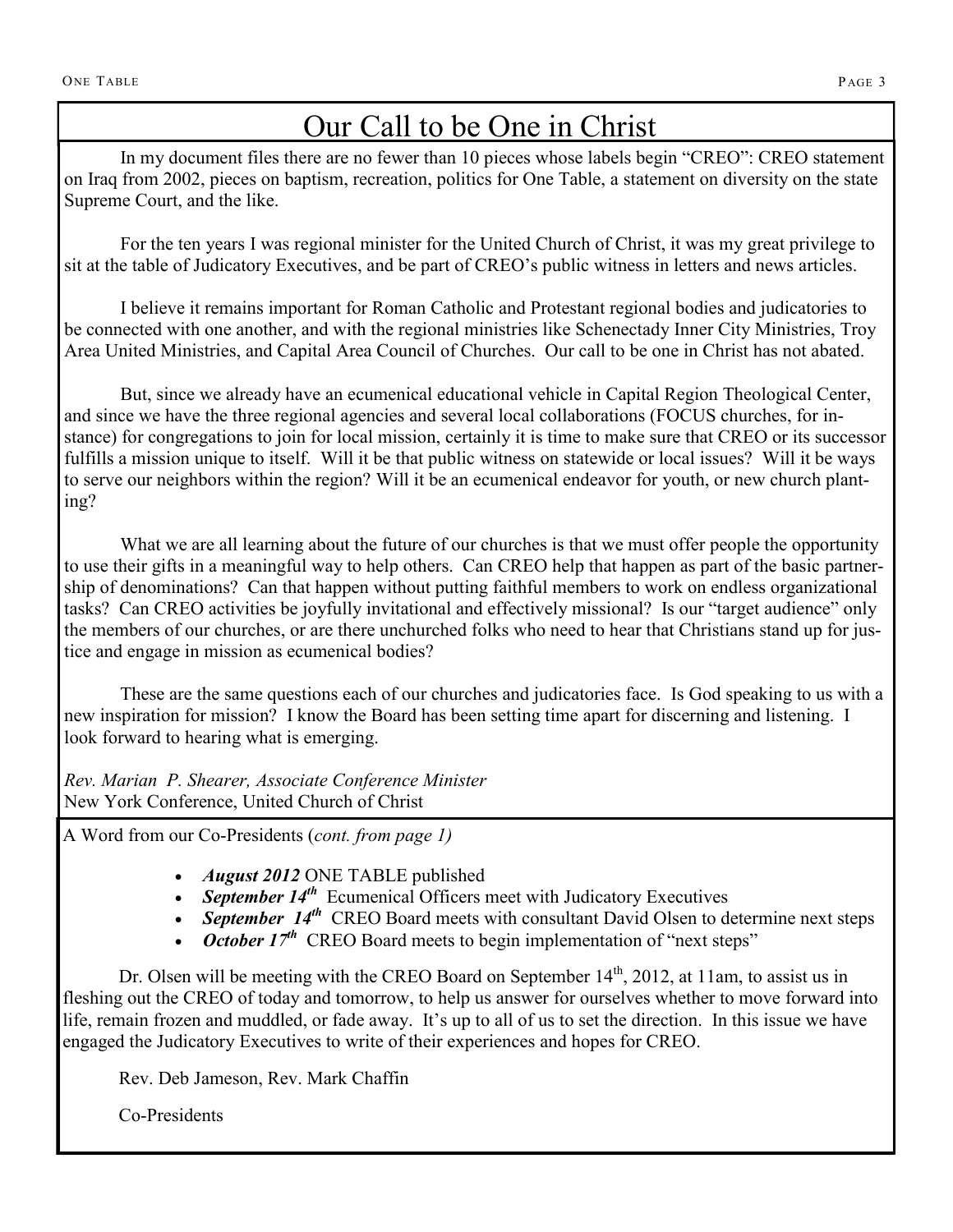## Margot Phillips, Our New Interim Coordinator



I am honored and privileged to serve as the Interim Coordinator of CREO. Why Interim? Because I will be working with this ecumenical community as we strive to discern God's will for our future.

I was born into the church in 1947 with Baptism at St. Paul's Evangelical Lutheran Church, Williamsville, NY. I was confirmed at St. Paul's at the age of 16, following two years of Bible and catechetical studies. I served as president of Luther League while in high school, sang in the church choir and with the Lutheran Chorale in Buffalo, NY. I was married in St. Paul's in 1968 and raised three now adult sons during a twenty-five year marriage.

When I entered college, I visited a church in the local community, but it didn't seem to "match" what I had learned in my home church and thus began my absence from regular church attendance other than during vacations at home.

In the early 1970's, I was taking a course in feminist literature at the University at Albany to complete the requirements for my BA. At the same time, I was hesitantly returning to an active life in the Christian community. I was challenged then by a question "Can a person be both Christian and feminist?" I began to read early feminist theology, and found the answer for me was "yes"! Refreshed in my faith journey, I joined a Lutheran church and was active in two Lutheran congregations in Rensselaer

County and later as a member of St. John Lutheran Church in Albany. During those years I served as delegate to several state-wide synods and also as a delegate to Capital Area Council of Churches, which I continue to do frequently.

I joined First Congregational UCC in 1993 and more recently became a member of a new church start congregation, Journey UCC, Delmar. I served on the Church & Ministry Committee for the Hudson Mohawk Association, UCC for 13 years, served a term as the HMA's president, was a member of the NY Conference Executive Council for over 6 years, and was a delegate or visitor at three national Synods. I am currently in my second term on the Capital Region Theological Center Board and serve as chair of its personnel committee. I have taken several "core" courses at CRTC and many more courses of interest. I participate frequently in CACC's Ecumenical Witness to Baptism program. I also serve as a hospice volunteer, primarily performing home visits and vigils.

I recently retired from New York State after working 28 years at the Departments of Civil Service and Health with experience in administration, human resources, and management. After retirement, I briefly returned to the Department of Health and worked part time as an investigator for the Office of Professional Medical Conduct.

My husband Joe and I were married in 1996 and are both active members of Journey, UCC, and serve in various capacities in the HMA and in the state conference. We are both frequent performers in community theater and enjoy spending time vacationing, and with our four grandchildren.

What we miss isn't "there," somewhere else, or sometime else. It's here and now in the circumstances we face. It's found in the power for good, the presence of God, stronger and more lasting than the best we wish for and the worst we complain about.

#### **Prayer**

*Almighty God, free me from thinking too much about what has been or could be. Help me to act better right now in the confidence of your presence. Amen.* **William C. Green, UCC Daily Devotions, August 2, 2012**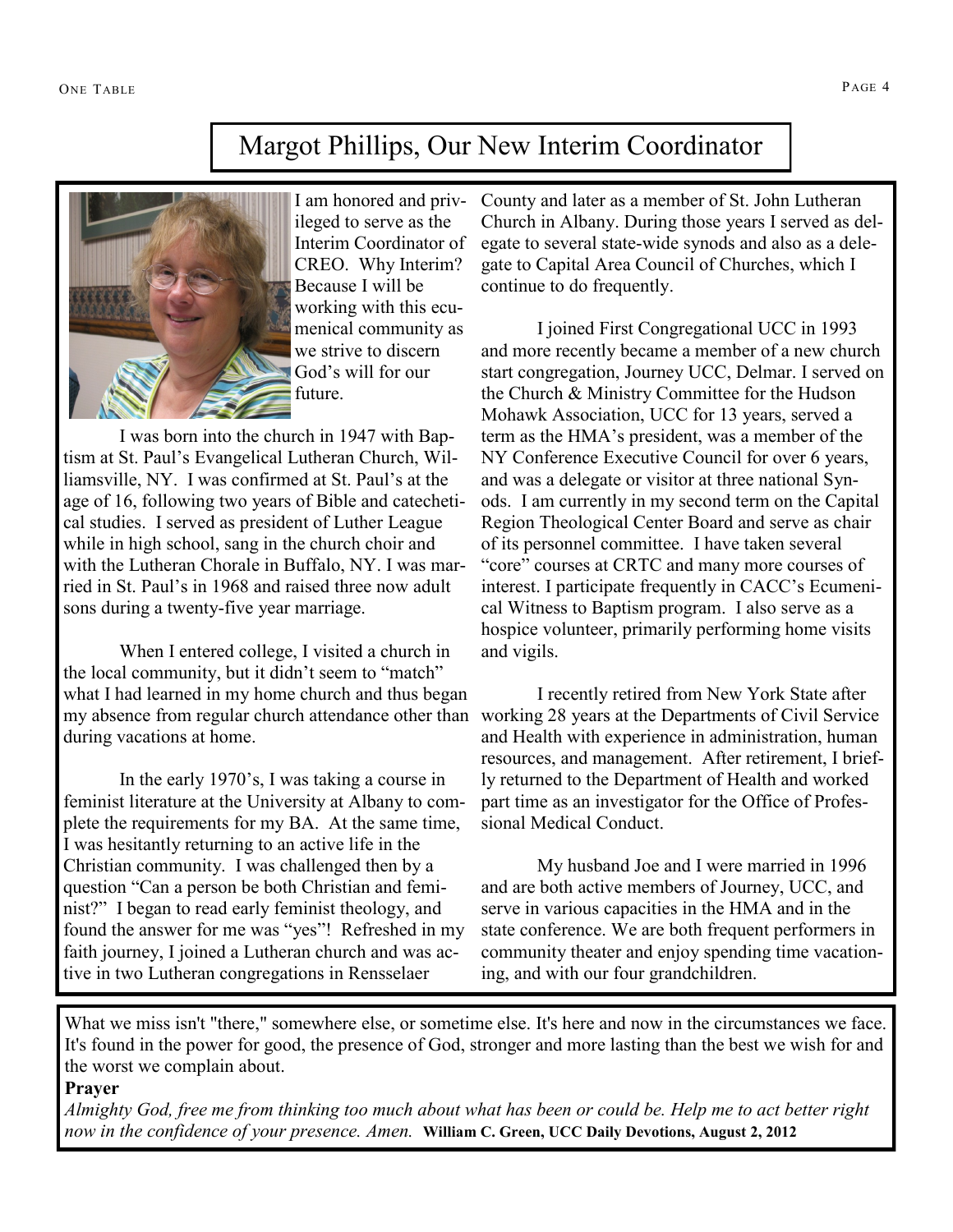#### **CAPITAL REGION THEOLOGICAL CENTER NEWS**

*CRTC ecumenical theological education, support for clergy, training for ministry, and resourcing services for congregations.*

*New Testament Part I: Acts, Epistles & Revelation, Dr. Peter Bedford, Ten Tuesdays beginning October 9, 7 -9pm, Scotia United Methodist Church,* A Lay Theological Education Program core course;open to all. \$275, o \$250 to Audit. Registration deadline: Sept. 28.

*Misused & Abused: Re-Claiming & Proclaiming Revelation, Rev. Dr. Richard Carlson, Oct. 18-19, 9am-4pm,Good Shepherd Lutheran Church, Glenville,* Don't miss this opportunity to engage one of the most misunderstood books of the Bible, with one of CRTC's most dynamic instructors! \$155 by Sept. 20; \$175 thereafter; Reg. deadline Oct. 2.

*We Are Not Our Own: John Calvin Speaks to us Today, Fr. Dennis Tamburello, Oct. 30, 9am-4pm, Siena College,* Explore the life and spirituality of John Calvin -- perhaps a side you've never considered before! Just in time for Reformation Day! \$75 by Oct. 3; \$90 thereafter. Reg. deadline: Oct. 15.

*Thinking Outside the Box: Becoming Communities of Vibrant Engagement, Rev. Dr. Richard Chrisman, Nov. 3, 9am-4pm, Skidmore College*, How well does your congregation really engage with your community? Does the community know what you really stand for, or what goes on "inside your box"? Are you sending the message you intend to convey? Find new ways of reaching out! \$85 by Oct. 5; \$95 thereafter. Reg. deadline: Oct. 18.

*Register online at www.crtc.org or by phone at 518-462-2470. Watch our website for information on these and many other courses available in 2012. Scholarships and group discounts available for most classes; please contact us for an application.*

- **St. Peter's Hospital** in Albany has several openings for chaplains, both full-time and part-time. Visit *[www.SPH.org](http://www.SPH.org)* or call the Human Resources Department at 525-2300.
- **Mormonism 101**  an informational program on Mormonism presented by Rev. James Kane at **First Lutheran Church** on Wed., Sept., 19, Noon-1:30. Bring a bag lunch, beverages provided.
- **Fall banquet**, sponsored by **CACC,** marking the 50th anniversary of the opening of the Second Vatican Council and honoring Phyllis Silverman and Kathleen Duff, long-time co-chairs of the Jewish-Catholic Dialogue, with the Carlyle Adams Ecumenical/Interfaith Award. **Thursday, Oct. 11 at the Albany Country Club**.
- 34th Annual **Ecumenical Musical Celebration** sponsored by **CACC**, Sunday, Nov. 4, 3pm @ **First Lutheran Church.**